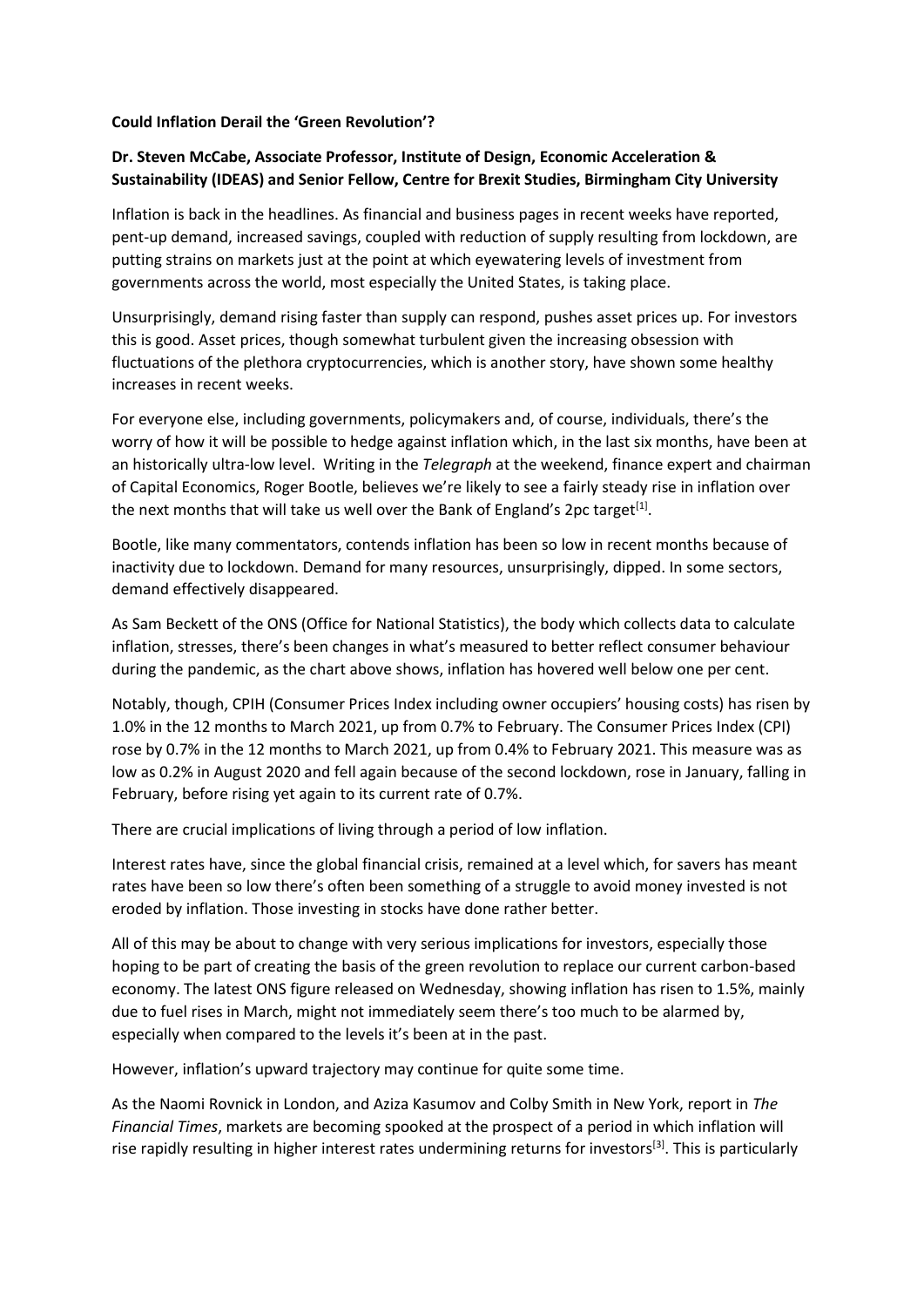so in the bellwether American Standard and Poor 500 and Nasdaq Composite which slipped by 0.3% and 0.4% respectively on Monday.

The price of gold, traditionally regarded as a safe haven in times of uncertainty and an effective hedge against inflation, has risen to its highest level since January to \$1,866 an ounce.

Coincidentally, the rapid rise in the price of another metal, though less precious than gold, is seen as fundamental to the emerging crisis that's so worrying investors. As was reported last week, the price of copper hit a record of \$10,700 a tonne.

This rise in the price of copper is causing concern because it's a mineral fundamental to so much already produced across a wide range of sectors and, in producing the transition to a green future. Electrical energy, seen as vital to success in achieving a greener economy, will require vast amounts of copper to create the network and associated technology.

Jillian Ambrose writing in the *Guardian* describes the importance of copper and other minerals that are already being subject to increasing demand<sup>[2]</sup>. Copper, she writes, has doubled in price over the past year" due primarily to China's recovery from the effects of coronavirus, creating a "bullish run" on many commodities. However, the push for the greener future we're being exhorted to embrace in order to avert the catastrophe of climate change, will place even greater demand on such resources in coming years.

By 2040, demand for 'critical minerals', needed to produce clean energy, will be almost four times greater than in 2020. In a report just published, *The Role of Critical World Energy Outlook Special Report Minerals in Clean Energy Transitions,* well-respected body, the International Energy Agency (IEA), founded in 1974 following severe market and social disruption caused by 'oil shock' in 1973, analyses what's needed to ensure "mineral security" consistent with clean energy. As this report stresses, the constituent elements of products fundamental to ensuring a greener future will be different in proportion to those currently produced.

Any effort to achieve the objective set out in the Paris Climate Agreement of climate stabilisation at "well below 2°C global temperature rise" will, as Ambrose's states in her article, "mean a quadrupling of mineral requirements for clean energy technologies by 2040". However, according to IEA, the desire to attain net-zero by 2050, increasingly stated as a preferred objective, would need "six times more mineral inputs in 2040 than today".

When we look at components needed its not hard to see why. Electric cars though still perceived as somewhat quirky and, in terms of sales, not helped by their relatively high cost when compared to petrol and diesel, typically require, according to IEA, "six times the mineral inputs of a conventional car". An onshore wind plant, the IEA point out, needs "nine times more mineral resources" than an equivalent plant producing energy using gas.

These are the dilemmas faced by government and investors alike. Whatever the former wants to achieve will by stymied if the latter, faced with spiralling costs, believe potential returns are going to be reduced.

From an individual perspective, without radical change in technology and production methods, we may be required to pay more for greener goods, energy and food. Writing in *The Times*, Philip Aldrick in 'Markets were right to be spooked by the threat of rising inflation' takes issue with the government's net-zero pledge and the fact the IMF (International Monetary Fund) believes the UK's carbon price needs to tripe to achieve the 2050 target $^{[4]}$ .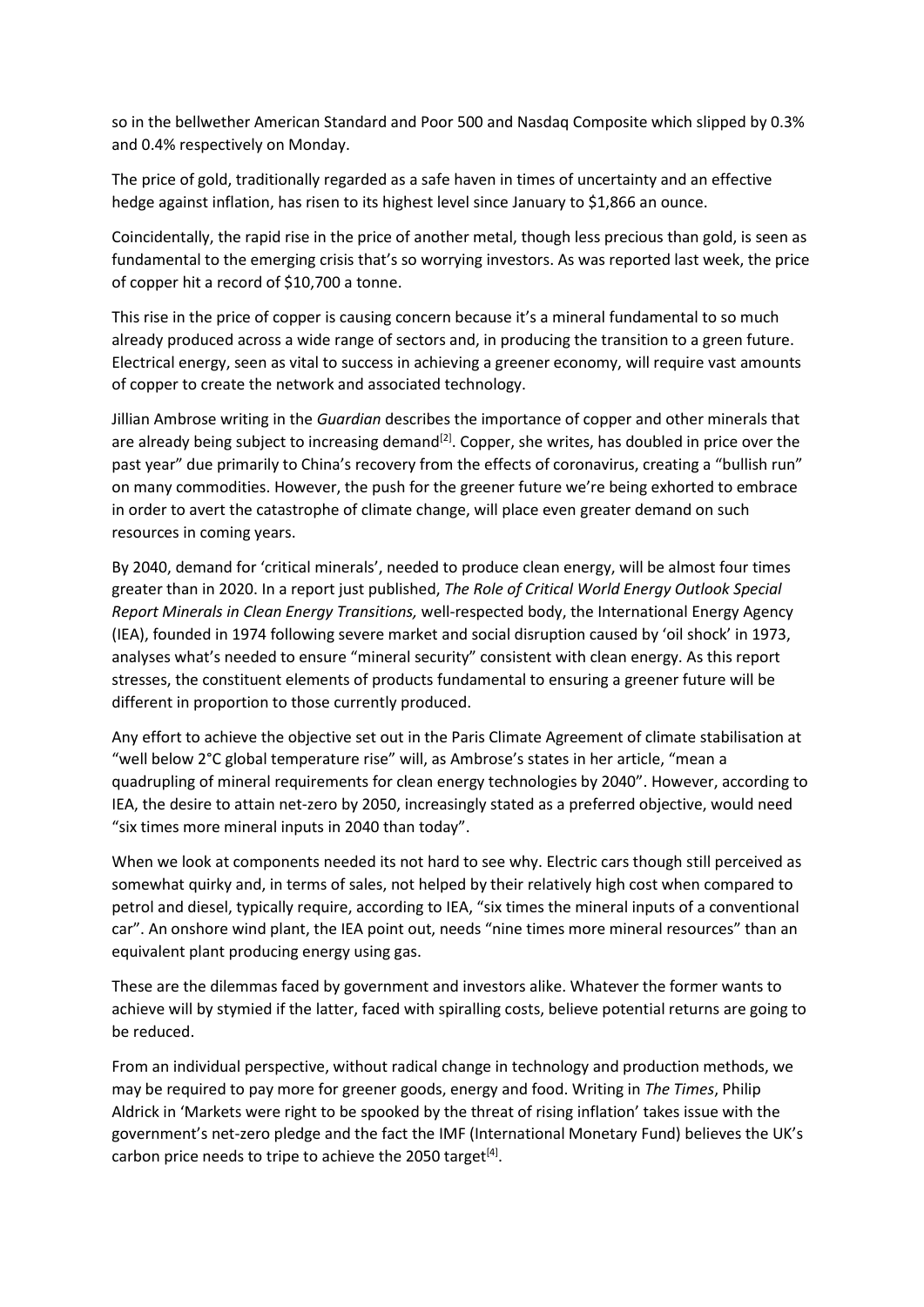Aldrick claims this would add £25 billion annually to the cost of UK carbon consumption, assuming present levels continue meaning £900 for every household. Equally, he suggests, this assumes "home insulation and electric cars cost no more than standard DIY and petrol motors."

What particularly concerns the IEA, is that production of minerals needed in energy transition is "more concentrated" than that of oil or natural gas. In the case of cobalt, the Democratic Republic of the Congo is responsible for 69% of the world's supply of cobalt. China is responsible for 64% of graphite and 60% of rare earth minerals.

The IEA, which came into being in the political, social and economic turbulence of the 1970s during the crisis caused by a huge hike in the price of oil (caused by war in the middle east), recognises the dangers possible from such high levels of concentration in particular countries. Clearly, any disruption in supply caused by, for example, internal conflict, has the potential to cause a spike in the price of any mineral vital to becoming greener.

In effect, and as has long been the case, countries able to pay higher prices in any supply crisis will likely receive preferential treatment in securing minerals. This, of course, will simply reinforce endemic disparity and inequality between different nations as well as within individual countries. The tragedy being that in avoiding the calamitous impact of climate change, it ultimately makes the lives of those poorest even worse. As the following diagram shows, when it comes to processing, China, a country with which international relationships, including ours, has been somewhat difficult recently, has an unrivalled place in terms of concentration.

Notwithstanding supply issues affecting the rest of the world consuming minerals, concentration of both production and processing may, as has been experienced already, lead to a range of social and environmental issues in countries in which citizens do not enjoy the level of protection standardly expected in developed nations. Though ethical investment is assuming greater significance, decisions to exclude countries exhibiting poor standards would inevitably cause tension.

If, as seems likely, any decision which reducing the availability of a resource already in limited supply, will induce a heightened threat to the goal of meeting demand. This, as the IEA contend, could potentially cause delays to clean energy transitions and consequentially increase costs. As they argue, "Given the urgency of reducing emissions, this is a possibility that the world can ill afford."

Therein lies the problem incumbent to all concerned in creating a green future. The transition to greener economies brings with it the risk of maintenance of supply that's reliable, affordable and which, crucially, in addressing climate change, does not create even more profound sustainability problems in localised areas in which production and processing of essential minerals takes place.

Such are the challenges all governments and investors must urgently confront. As part of its role in ensuring minerals so imperative to the green transition critical to the earth's sustainability, the IEA's present six key recommendations:

- 1. *Ensure adequate investment in diversified sources of new supply* which includes the role of policy makers and government in setting a sense of purpose, explicit agendas and financial incentives.
- 2. *Promote technology innovation at all points along the value chain* by "Stepping up R&D efforts for technology innovation on both the demand and production sides" as well as more efficient use of materials and substitution.